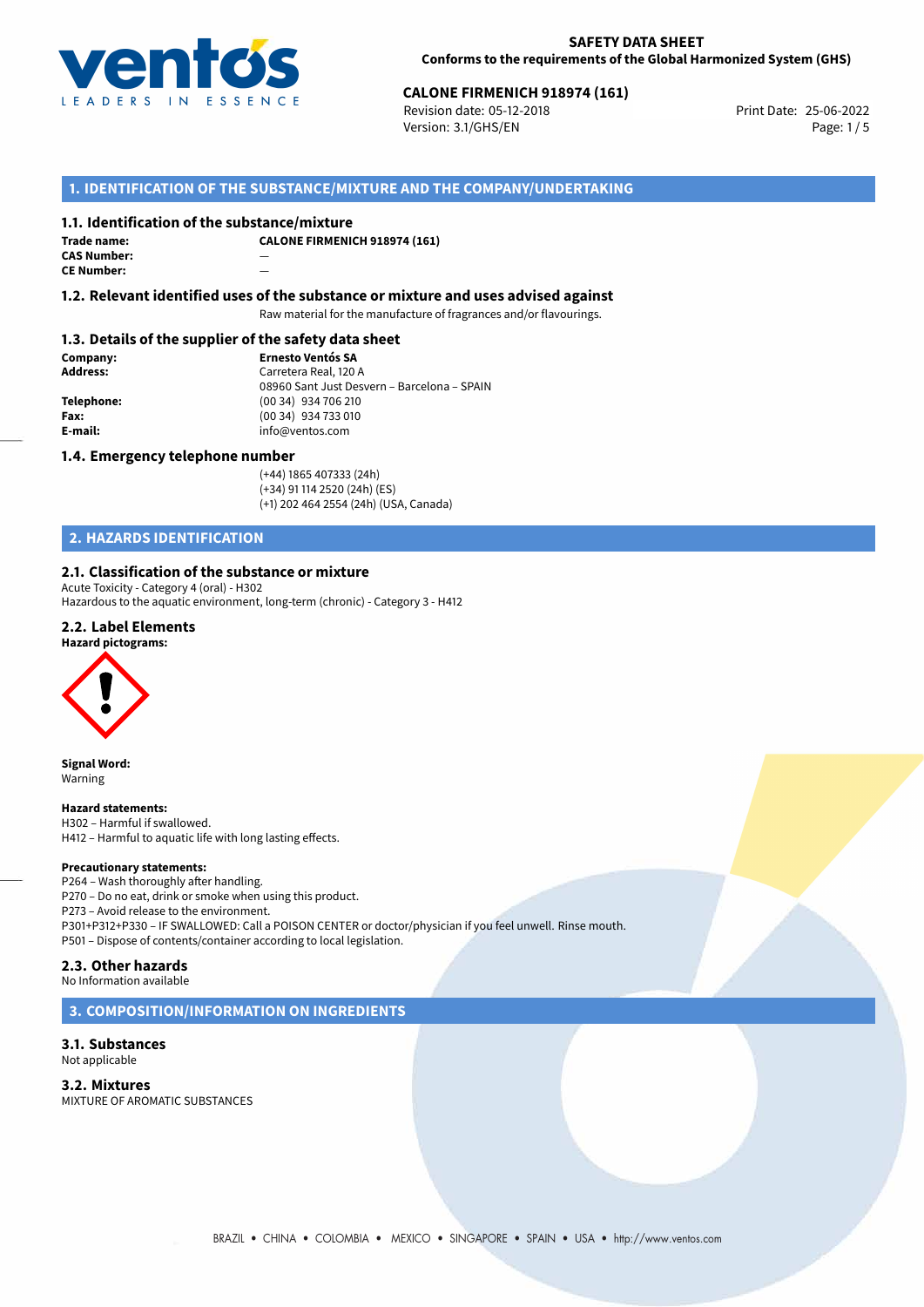

#### **SAFETY DATA SHEET Conforms to the requirements of the Global Harmonized System (GHS)**

## **CALONE FIRMENICH 918974 (161)**<br> **25-06-2022** Print Date: 25-06-2022<br>
Print Date: 25-06-2022

Revision date: 05-12-2018 Version: 3.1/GHS/EN Page: 2 / 5

Hazardous constituents:

| <b>Chemical Name</b>                           | % (w/w)        | <b>CAS No</b><br><b>EC No</b> | <b>Classification according to GHS</b>                                                                                                                                                                                                                                                                                       |
|------------------------------------------------|----------------|-------------------------------|------------------------------------------------------------------------------------------------------------------------------------------------------------------------------------------------------------------------------------------------------------------------------------------------------------------------------|
| 7-METHYL-2H-BENZO-1,5-DIOXEPIN-3(4H)-<br>l ONE | $>25$ ; $<$ 50 | 28940-11-6<br>249-320-4       | Acute Toxicity - Category 4 (oral) - H302                                                                                                                                                                                                                                                                                    |
| <b>LIMONENE</b>                                | $>0.1$ ; <1    | 138-86-3<br>205-341-0         | Flammable Liquids - Category 3 - H226<br>Skin Irritant - Category 2 - H315<br>Skin sensitizer - Category 1B - H317<br>Aspiration hazard - Category 1 - H304<br>Hazardous to the aquatic environment, short-term (acute) - Category 1 - H400<br>Hazardous to the aquatic environment, long-term (chronic) - Category 1 - H410 |

[See the full text of the hazard statements in section 16.](#page-4-0)

## **4. FIRST-AID MEASURES**

### **4.1. Description of necessary first aid measures**

| Ingestion:    | Rinse mouth with water.                                                                                               |  |  |
|---------------|-----------------------------------------------------------------------------------------------------------------------|--|--|
|               | Obtain medical advice.                                                                                                |  |  |
|               | Keep at rest. Do not induce vomiting.                                                                                 |  |  |
| Eye contact:  | In case of contact with eyes, rinse immediately with plenty of water for at least 15 minutes and seek medical advice. |  |  |
| Inhalation:   | Remove person to fresh air and keep at rest.                                                                          |  |  |
|               | Seek immediate medical advice.                                                                                        |  |  |
| Skin contact: | Take off immediately all contaminated clothing.                                                                       |  |  |
|               | Thoroughly wash affected skin with soap and water.                                                                    |  |  |
|               | Seek medical attention if symptoms persist.                                                                           |  |  |

#### **4.2. Most important symptoms and effects, both acute and delayed**

No information available.

### **4.3. Indication of any immediate medical attention and special treatment needed**

No information available.

### **5. FIRE-FIGHTING MEASURES**

#### **5.1. Extinguishing Media**

Water spray, carbon dioxide, dry chemical powder or appropriate foam. For safety reasons do not use full water jet.

#### **5.2. Special hazards arising from the substance or mixture**

Known or Anticipated Hazardous Products of Combustion: Emits toxic fumes under fire conditions.

#### **5.3. Advice for firefighters**

High temperatures can lead to high pressures inside closed containers. Avoid inhalation of vapors that are created. Use appropriate respiratory protection. Do not allow spillage of fire to be poured into drains or watercourses. Wear self-contained breathing apparatus and protective clothing.

## **6. ACCIDENTAL RELEASE MEASURES**

#### **6.1. Personal precautions, protective equipment and emergency procedures**

Evacuate surronding areas. Ensure adequate ventilation. Keep unnecessary and unprotected personnel from entering. Do not breathe vapor/spray. Avoid contact with skin and eyes. Information regarding personal protective measures: see section 8.

#### **6.2. Environmental precautions**

To avoid possible contamination of the environment, do not discharge into any drains, surface waters or groundwaters.

#### **6.3. Methods and materials for containment and cleaning up**

Cover with an inert, inorganic, non-combustible absorbent material (e.g. dry-lime, sand, soda ash). Place in covered containers using non-sparking tools and transport outdoors. Avoid open flames or sources of ignition (e.g. pilot lights on gas hot water heater). Ventilate area and wash spill site after material pickup is complete.

#### **6.4. Reference to other sections**

Information regarding exposure controls, personal protection and disposal considerations can be found in sections 8 and 13.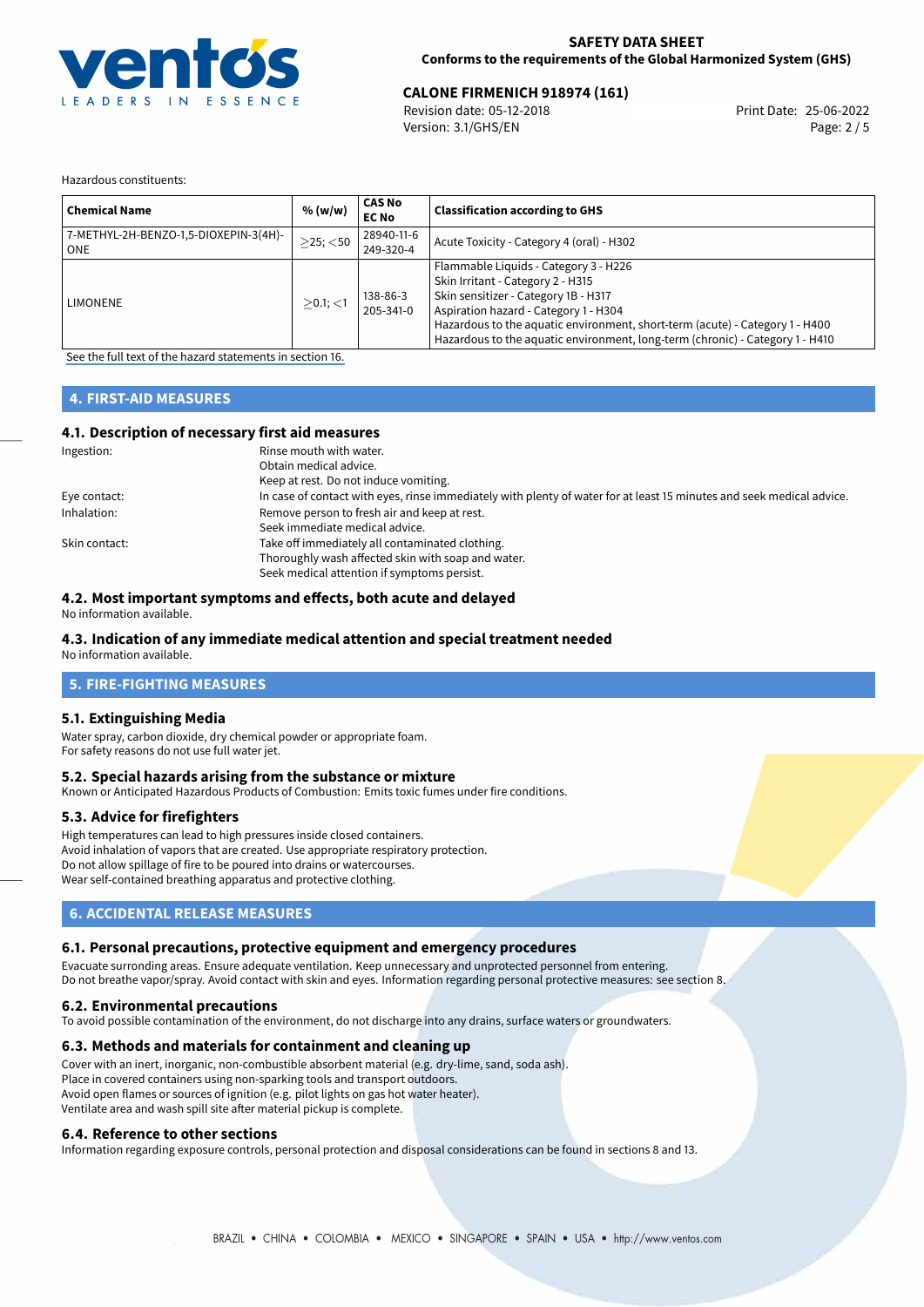

Revision date: 05-12-2018 Version: 3.1/GHS/EN Page: 3 / 5

## **7. HANDLING AND STORAGE**

### **7.1. Precautions for safe handling**

Do not store or handle this material near food or drinking water. Do not smoke. Avoid contact with the eyes, skin and clothing. Wear protective clothing and use glasses. Observe the rules of safety and hygiene at work. Keep in the original container or an alternative made from a compatible material.

## **7.2. Conditions for safe storage, including any incompatibilities**

Store in tightly closed and preferably full containers in a cool, dry and ventilated area, protected from light. Keep away from sources of ignition (e.g. hot surfaces, sparks, flame and static discharges). Keep away from incompatible materials (see section 10).

#### **7.3. Specific end use(s)**

No information available.

**8. EXPOSURE CONTROLS AND PERSONAL PROTECTION**

#### **8.1. Control parameters**

Components with occupational exposure limits: None known.

#### **8.2. Exposure controls**

Measures should be taken to prevent materials from being splashed into the body. Provide adequate ventilation, according to the conditions of use. Use a mechanical exhaust if required.

#### **8.3. Individual protection measures, such as personal protective equipment**

| Eye/Face protection:             | Chemical safety goggles are recommended. Wash contaminated goggles before reuse.                                                            |
|----------------------------------|---------------------------------------------------------------------------------------------------------------------------------------------|
| Hand Protection:                 | Chemical-resistant gloves are recommended. Wash contaminated gloves before reuse.                                                           |
| Body protection:                 | Personal protective equipment for the body should be selected based on the task being performed and the risks<br>involved.                  |
| Respiratory Protection:          | In case of insufficient ventilation, use suitable respiratory equipment.                                                                    |
| Environmental exposure controls: | Emissions from ventilation or process equipment should be checked to ensure they comply with environmental<br>protection legislation.       |
|                                  | In some cases, filters or engineering modifications to the process equipment will be necessary to reduce emissions to<br>acceptable levels. |
|                                  |                                                                                                                                             |

## **9. PHYSICAL AND CHEMICAL PROPERTIES**

#### **9.1. Information on basic physical and chemical properties**

| Appearance:                            | Liquid                    |
|----------------------------------------|---------------------------|
| Colour:                                | Conforms to standard      |
| Odour:                                 | Conforms to standard      |
| Odour theshold:                        | Not determined            |
| pH:                                    | Not determined            |
| Melting point/freezing point:          | Not determined            |
| Boling point/boiling range:            | Not determined            |
| Flash point:                           | 94 °C                     |
| Evaporation rate:                      | Not determined            |
| Flammability:                          | Not determined            |
| Lower flammability/Explosive limit:    | Not determined            |
| Upper flammability/Explosive limit:    | Not determined            |
| Vapour pressure:                       | Not determined            |
| Vapour Density:                        | Not determined            |
| Density:                               | 1,1-1,122 g/mL (20°C)     |
| Relative density:                      | $1,1-1,122$ (20°C)        |
| Water solubility:                      | <b>INSOLUBLE IN WATER</b> |
| Solubility in other solvents:          | SOLUBLE IN ETHANOL        |
| Partition coefficient n-octanol/water: | Not determined            |
| Auto-ignition temperature:             | Not determined            |
| Decomposition temperature:             | Not determined            |
| Viscosity, dynamic:                    | Not determined            |
| Viscosity, kinematic:                  | Not determined            |
| Explosive properties:                  | Not determined            |
| Oxidising properties:                  | Not determined            |
|                                        |                           |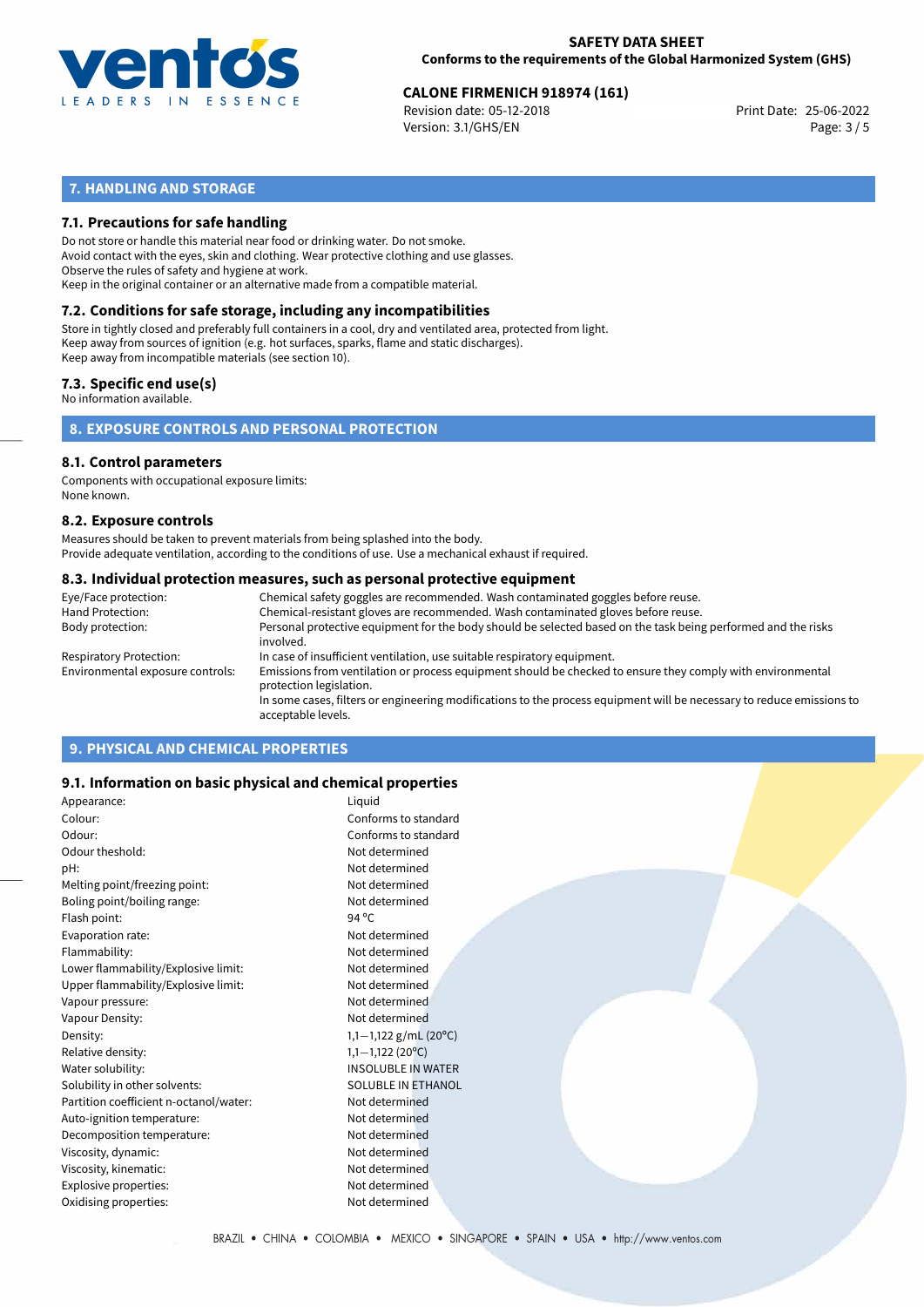

Revision date: 05-12-2018 Version: 3.1/GHS/EN Page: 4 / 5

## **10. STABILITY AND REACTIVITY**

#### **10.1. Reactivity**

No hazardous reactions if stored and handled as prescribed/indicated.

#### **10.2. Chemical stability**

The product is stable if stored and handled as prescribed/indicated.

#### **10.3. Possibility of hazardous reactions**

No hazardous reactions if stored and handled as prescribed/indicated.

#### **10.4. Conditions to Avoid**

Conditions to Avoid: Excessive heat, flame or other ignition sources.

#### **10.5. Incompatible materials**

Avoid contact with strong acids and bases and oxidizing agents.

#### **10.6. Hazardous decomposition products**

During combustion may form carbon monoxide and unidentified organic compounds.

## **11. TOXICOLOGICAL INFORMATION**

| <b>Acute toxicity</b>             | Harmful if swallowed.                                                     |  |  |  |
|-----------------------------------|---------------------------------------------------------------------------|--|--|--|
| <b>Skin corrosion/irritation</b>  | Based on the data available, the criteria for classification are not met. |  |  |  |
| Serious eye damage/irritation     | Based on the data available, the criteria for classification are not met. |  |  |  |
| Respiratory or skin sensitisation | Based on the data available, the criteria for classification are not met. |  |  |  |
| Germ cell mutagenicity            | Based on the data available, the criteria for classification are not met. |  |  |  |
| Carcinogenicity                   | Based on the data available, the criteria for classification are not met. |  |  |  |
| <b>Reproductive toxicity</b>      | Based on the data available, the criteria for classification are not met. |  |  |  |
| <b>STOT-single exposure</b>       | Based on the data available, the criteria for classification are not met. |  |  |  |
| <b>STOT-repeated exposure</b>     | Based on the data available, the criteria for classification are not met. |  |  |  |
| <b>Aspiration hazard</b>          | Based on the data available, the criteria for classification are not met. |  |  |  |

#### **12. ECOLOGICAL INFORMATION**

#### **12.1. Toxicity**

**Assessment:** Harmful to aquatic life with long lasting effects. **Experimental/calculated data:** No information available.

#### **12.2. Degradability**

No information available.

#### **12.3. Bioaccumulative potential** No information available.

**12.4. Soil mobility** No information available.

### **12.5. Other adverse effects**

See also sections 6, 7, 13 and 15 Do not allow to get into waste water or waterways.

## **13. DISPOSAL CONSIDERATIONS**

#### **13.1. Waste treatment methods**

Dispose of in accordance with national and local environmental regulations.